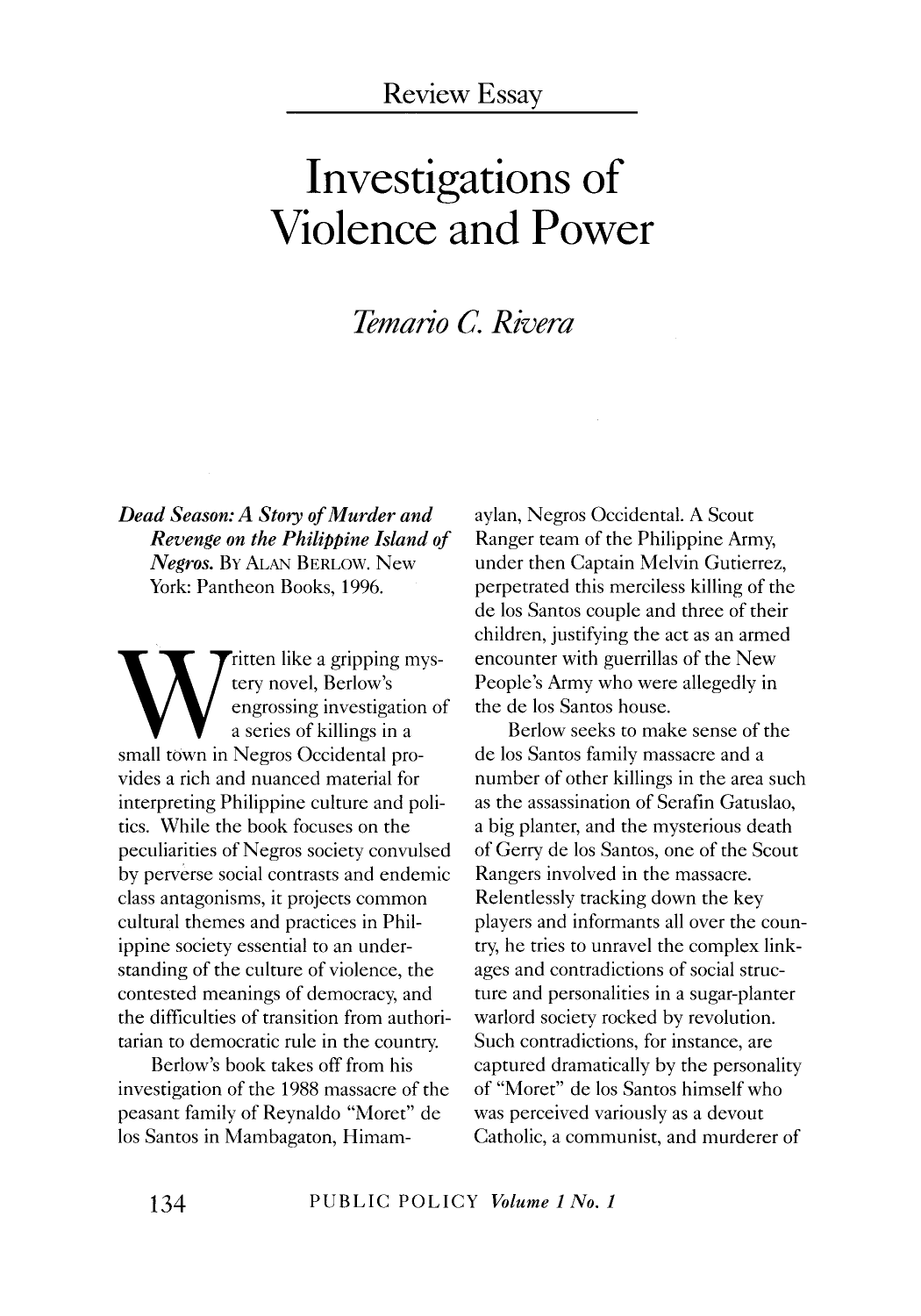Serafin Gatuslao.

In his interpretation of the dynamics ofNegros society as sparked by the killings in Himamaylan town, Berlow addresses a number of interrelated themes and contested frameworks about how best to understand Philippine society and culture and its political practices in more particular terms. Through his account of the socioeconomic and political nexus between the de los Santos family and its landlord *padrino,* the Tongsons, Berlow provides interesting data showing the limits of patron-clientelistic ties in explaining sociopolitical behavior. For instance, Moret de los Santos had, until his death, worked at Rogelio Tongson's hacienda and was also employed as a highway foreman through the Tongson's network. Yet this did not prevent him from getting actively involved in the militant Basic Christian Community (BCC) movement initiated by the Catholic Church in his area.

#### **PATRON-CLIENT TIES**

At what point do patron-client ties break up? What existing political opportunities trigger and heighten this process? In the Negros case, one can point to the severe economic crisis generated by the decline of the price of sugar in the world market and the inability of the planter class to modernize production technologies. As discussed by Berlow, what makes the Negros experience instructive, however, was the emergence of distinctive political opportunities represented by the militant Church through its BCCs and the revolutionary alternative posed by the communist-led New People's Army (NPA) in the context of the economic and political crisis. Berlow attributes the initial success of the NPA as follows: "... residents of rural barrios came to rely on the NPA to

maintain a semblance of law and order and to deliver justice, however imperfect, where there had never been any."

It is no wonder then that Moret de los Santos was most likely murdered together with his family because he was seen as a leader of the BCC movement which, in turn, was viewed by the military and the planter class as supportive of the communists. Nonetheless, it is true that economic misery, per se, does not automatically lead to revolutionary challenges and thus the breaking up of patron-client ties. For these changes, one needs new political opportunities and alternatives which, in turn, can lead to new ways of looking at the world and challenging the status quo.

One of the confounding realities of Philippine social life has been the extraordinary resilience of its elites, particularly of its traditional big landed class. In the NICs of Asia, the landed class was destroyed or transformed by either war or revolution (in the NICs, by revolution from above). As Berlow documents quite well, the Negros planter class, so far, seems to have weathered the most compelling challenges to its rule: the Church-led challenge through the BCCs and the revolutionary upheaval mounted by the NPA. Fortunately for the planter class, the state was largely on its side during these crucial confrontations with popular-based movements.

It still remains to be seen whether the Negros planter class could be transformed by the impact of competitive world economic forces since the state itself has largely abandoned any decisive project of subjecting the huge sugar estates to land reform. Berlow observes that "the little towns and villages in the countryside, places like Himamaylan, look pretty much as they did twenty or thirty years ago....